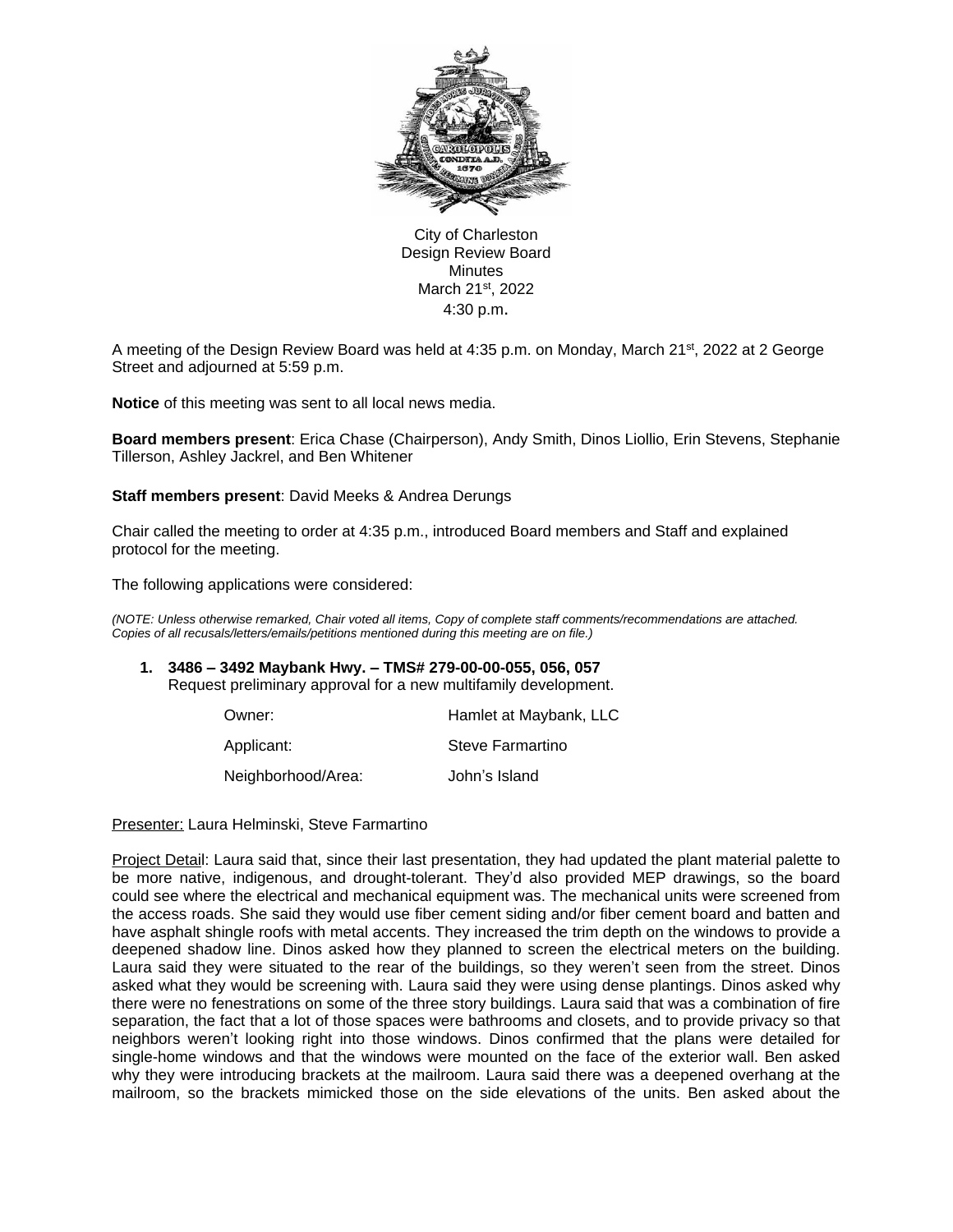shutters only being on some of the units. Erica asked if they were operable. Laura said they were not operable, and they were sized to be half the width of the window unit.

#### Public Comment: N/A

**Staff Recommendation: Preliminary Approval.** 

Board Comment(s)/Action: Dinos asked how the Board felt about the lack of intentional screening. Andy said it was their precedent and requesting it would keep with their direction. He mentioned that people liked to take ownership of rental spaces and could change the landscaping, whereas structural things were harder to move/change. Stephanie said her only concern with structural vs. landscaping was that sometimes people didn't take care of structural screenings and they could end up looking worse. Steve Farmartino noted that Middleburg would be responsible for the landscaping and upkeep/maintenance of the full site. Dinos said they pushed for windows to be as deeply recessed as possible. He noted that they typically required double-hung windows, too. Andy said there were several elements that were façadal, and the Board was against that. Dinos encouraged the applicant to review DRB's policy statements online. He also said the divisions on the garage doors seemed busy in comparison to the simplicity of the rest of the site. Ben said he agreed about the windows needing to be recessed. He said the shutters didn't have any context, and they weren't operable. He was also bothered by the brackets on the mail building and said they seemed large for such a small building. Andy said there was a large area of nonirrigated sod, so further irrigation study was warranted. He said the river rock mulch was a non-starter, and he would prefer to see pine straw mulch or a hardwood mulch. Erin said she agreed. Andy said he wanted to see the Pittosporum, Burford Holly, and False Cypress substituted. He agreed with the comments about the windows, shutters, and brackets.

MOTION: Preliminary approval, with staff comments # 1-7. Board comments: 1) to review and comply with the DRB window policy statement for windows to be deep set/recessed. 2) to screen the mechanical units (all sides) and electrical meters. 3) to simplify the garage door design to be more consistent with the simplicity of the buildings. 4) Shutters to be operable or sized appropriately for the window where proposed. 5) Omit brackets on the mailroom. 6) Substitute the river rock mulch for a natural mulch. 7) Expand the irrigation or provided temp irrigation where currently not shown. 8) Substitute different plant choices for the: Pittosporum, Burford Holly and the False Cypress.

MADE BY: \_DL\_ SECOND: \_AS\_ VOTE: FOR \_7\_ AGAINST \_0\_

## **2. SW corner of Bee's Ferry Rd. and Sanders Rd. – TMS# 286-00-00-001**

Request preliminary approval for a new multi-family development with 358 units in seven buildings (two, 3-story buildings and five, 4-story buildings).

| Owner:             | Davis Development                          |
|--------------------|--------------------------------------------|
| Applicant:         | Thomas Hutton Engineering Co./ Brian Riley |
| Neighborhood/Area: | West Ashley                                |

Presenter: Brian Riley, Brian Kempton, John Winters

Project Detail: Brian Riley said one of the condition for conceptual approval was to break up the driveway area and add some landscaping. He said there was less than 3ft. between the garage door openings, so they were worried about creating a landscape that would survive over time. They instead decided to create a paver accent band along the drywall between the garage doors to break up the asphalt. The Board had also previously requested that they use pervious pavement for parking over the required amount. They decided to concentrate that at the entry of the community, which helped create a better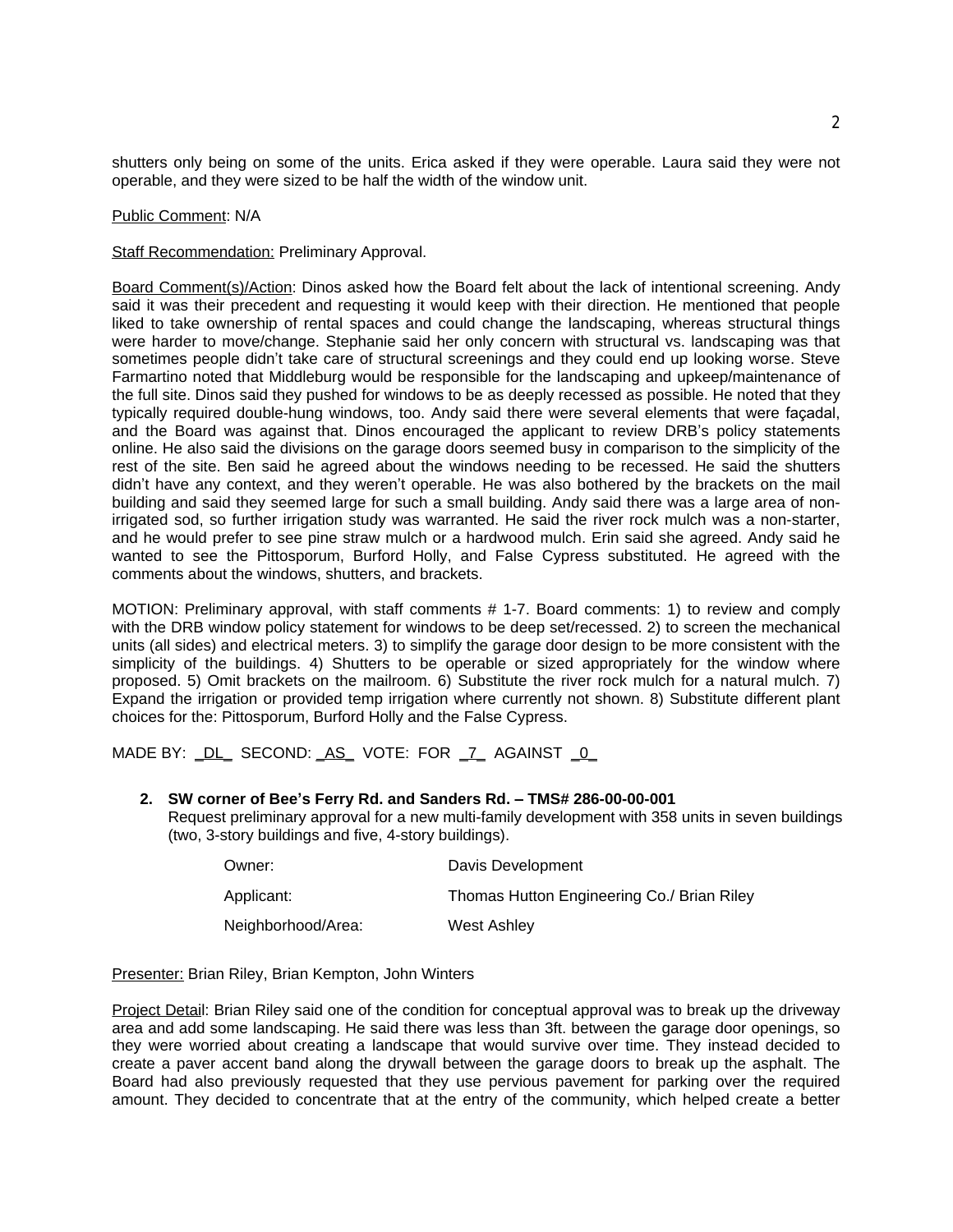sense of arrival. He noted that their electrical units were fully screened. Brian Kempton said a previous comment had been to lengthen the pair of windows directly above the entry canopy, which they had done. Based on the previous comment to study the entry, they had added a cupula directly above the entry to the amenity area. They had sunk the condenser wells into the roof, which completely hid them from view. They had simplified the dormers to all be shed dormers. Andy asked what the material was for the dog park. John Winters said it was hardwood mulch. Dinos said it was an interesting approach placing all the pervious pavers at the entry, and that it was a successful and innovative approach. He asked how important the cupula was. Brian Kempton said it was used to address a previous board comment, but it wasn't essential. Several board members said it was too small for the size of the building. Dinos asked what the little triangles on the roof plan were. Brian said they were the roof vents. Ben asked if you would be able to see the access door to the roof well. Brian said they would all be painted the color of the roof. Dinos asked how they were screening transformers, meters, and anything mechanical on the ground. Brian Kempton said they would be screened with landscaping. Andy asked what material they would be using in the transmission area. John said it would be a native mix, but they didn't have it specified in the plan. Andy asked if it was a private entrance off Evening Star Road. Brian Riley confirmed it was and that they owned the area on either side of it. Ben recommended making sure the windows were deeply recessed since they looked flush with the exterior.

#### Public Comment: N/A

#### **Staff Recommendation: Preliminary Approval.**

Board Comment(s)/Action: Ben suggested using a vertical feature at the entrance rather than a cupula to achieve the sense of arrival. Andy noted that the mounting heights for the parking lot lights ranged from 20-25ft. Ashley noted that DRB policy said they were not to go above 18ft. Andy said that high lights made it look like a mall. Erica said the policy statement was generous and said that the heights were not to exceed 18ft., which allowed them to go lower. Andy said he liked what staff suggested with the sidewalks and recommended putting a band further up the throat to demarcate where it started. He said they needed clarification on what seed mix would be used. He also suggested engaging the pond bank more. He said the access road to Evening Star didn't have a lot of overhead plantings. He knew the power lines ran across there, but adding something that aligned with Dominion Energy standards would keep it from looking so desolate. He also recommended further study for the cherry trees, keeping Saw Palmettos away from pedestrian areas, and substituting the Boxwood, Laura Pendulum, Driftwood Rose, and Riverbirch.

MOTION: Preliminary approval with staff comments 2-7. Board comments 1) to look at making the front façade of building 1000 more vertical in look and feel. 2) to reduce the height of the light poles to less than 18 ft. 3) to list the seed mix types and rate. 4) to engage the pond banks more with plantings. 5) Expand the demarcation line of the entry pavers to include the throat of the entry drive. 6) Consider replacing the Cherry trees, 7) Keep Saw Palmettos away from pedestrian areas. 8) Substitute other plant choices for: Boxwood, Laura Pendulum, Driftwood Rose and Riverbirch. 9) Screen the ground mechanical units and electric panels with a physical screen. 10) Deep set windows into the wall cavity. (see DRB window policy statement.) 11) Omit the cupula on Building 1000.

MADE BY: ST\_SECOND: DL\_VOTE: FOR 7\_AGAINST 0

### **3. Approval of the minutes from the 2.7.22 DRB meeting.**

MOTION: Approval.

MADE BY: \_AS\_ SECOND: ST\_ VOTE: FOR \_7\_ AGAINST \_0\_